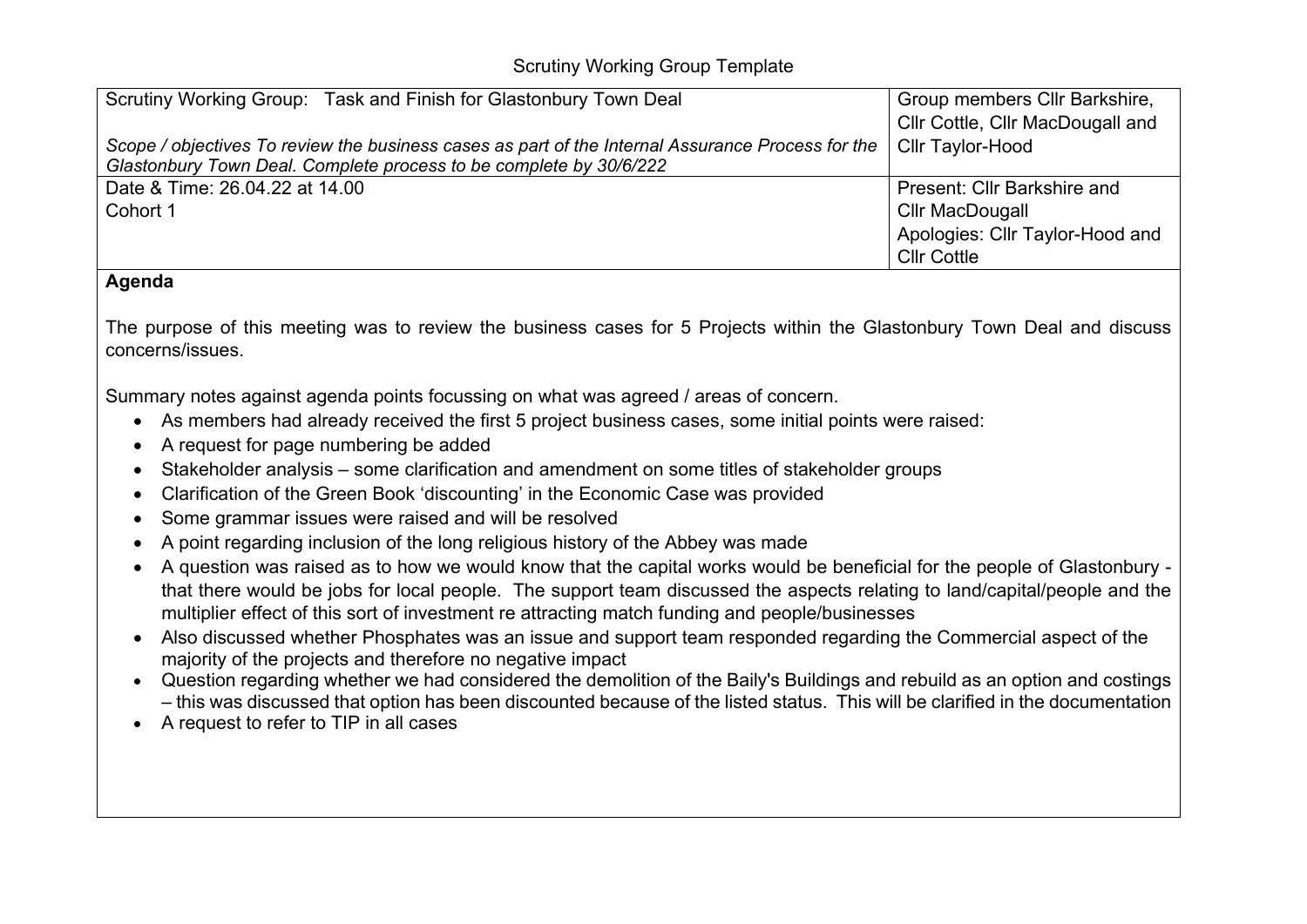#### **Business Cases to be reviewed as follows:**

## **Baily's Buildings (BB)**

AB asked if we were following HMG guidelines to write the business cases. AB felt that, in the SC's, it was difficult to differentiate between the offers proposed at BB, LF and GEIH. AB also felt that the vision and objectives would read better if brought to the beginning of the document. JRS confirmed we are using HMG's template; and stated we will make some amendments to these 3 SC's so they each read differently.

LM raised the issue of the local colleges not finding the RBB conducive. TM advised that Strode College will be involved in the Farm project. Strode College is a member of GTD Board and heavily involved across a number of the projects within the GTD.

LM stated that BB are very visible in Glastonbury and this particular project is iconic and important to the town. If this looks good, it will make a difference to the town and impression to visitors, so it's important to get it right.

Some general discussion took place around the demand for usage and whether or not this would be sufficient. LM raised the public transport issue with no rail links. It was a general agreement that the project lead may be in the process of securing potential tenants and the usage can be flexible.

AB asked about the sewage works and JRS confirmed that Wessex Water have made a lot of improvements. AB also asked about the entrance to BB, which is likely to be close to the non-bricks and mortar dwellers site. JRS advised that options are being considered with a view to the entrance to BB being sited elsewhere.

A general discussion took place around the increasing cost of living and inflation and how this will impact all of the business cases. The team explained that, as we have secured a Fundraiser, there would be some efforts made to secure matched funding for a number of the projects.

# **The Life Factory (LF)**

It was agreed by LM and AB that the SC could be more specific about the zones proposed inside the building.

LM asked whether or not Zig Zag building would be involved. The Support team advised that a lot of discussion took place to try and involve the Zig Zag building, however, the owner felt that this was not the appropriate route.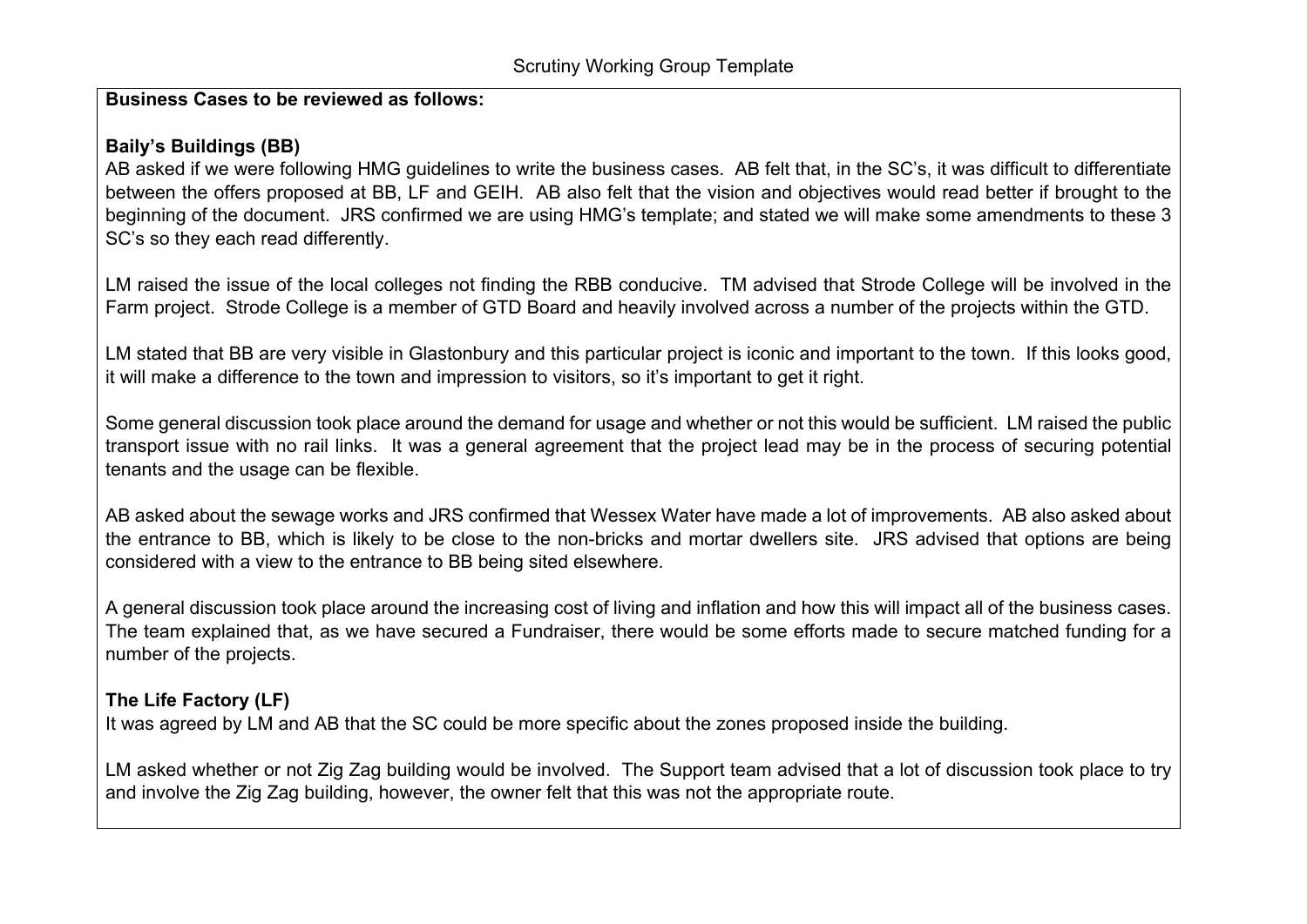JRS advised that the multi-agency enforcement work that is currently underway involving the nearby non-bricks and mortar dwellers does not involve the Town Deal. The potential non-bricks and mortar dwellers site will be a managed site.

## **Glastonbury Enterprise and Innovation Hub (GEIH)**

This project is one of a number of similar within the county and will include a development kitchen for small businesses. They already have matched funding in place, and research shows that these places tend to fill up quite quickly.

LM referred the team to risk number 5 in the RR which should read 'risk that kitchen facilities do 'not' meet the needs of the intended user'.

AB referred to team to comments regarding RRI and asked for a footnote/reference to be used to be able to cross refer. TM spoke briefly about the vision for RRI which will be brought to this group for consideration within another cohort.

#### **Glastonbury Abbey Piazza (Abbey)**

AB wondered what the likelihood is of the overseas group visits getting back to the levels they were prior to Covid 19. Some general discussion took place around this; and there is some evidence of an increase in overseas visitors, however, the impact will be seen over the coming months. JRS advised the town in general, as well as this venue, would be part of the larger work taking place to promote the Mendip area through Visit Somerset. AB said it would be lovely to try and future proof this attraction.

Some discussion took place around the possibility of competing this project in phases with some matched funding being secured. The Support team confirmed this would be likely depending on the amount of funding secured.

#### **The Enabling Project (Enabling)**

AB appreciated that, due to confidentiality, the proposed site cannot be identified, however, she wondered how likely it would be to persuade the dwellers to move on. JRS advised that, as part of the work on this site, there will be separate areas for permanent and transient pitches as well as being as eco-friendly as possible.

LM queried the figure of '100% previously unemployed' as there are different figures quoted elsewhere. LM also raised the issue of the name of one of the Stakeholders. TM has made a note of this group and will address the issue.

TM advised there are some new members on the GTD Board who will be involved in the reviewing of these projects. JRS confirmed that, once MDC has gone through the Unitary process, the accountable body will be the 'new' Somerset Council.